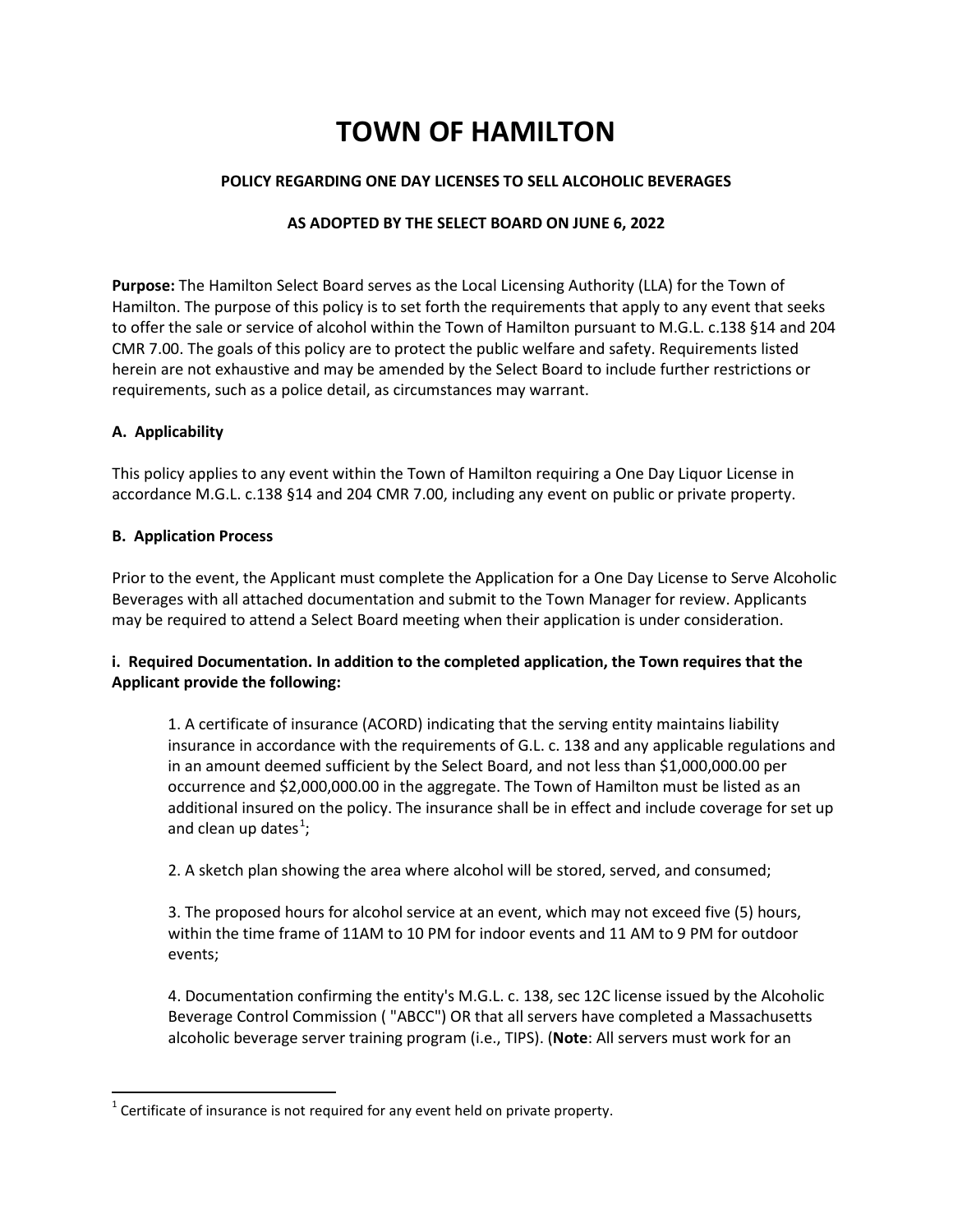independent, licensed, and insured service company or caterer. For a private event, the server CANNOT be a relative of the party hosting the event);

5. Documentation of nonprofit status pursuant to  $501(c)(3)$  or  $501(c)(6)$ , if applicable;

6. An affirmation confirming that the alcohol will be purchased prior to the event from an ABCC approved wholesaler or distributor and documentation confirming that will be provided to the town at least 48 hours prior to the event;

7. A check for \$100 made payable to the Town of Hamilton; and

8. Affirmation that the Hamilton Police Department has been notified if expected number of attendees exceeds 100.

## **ii. Restrictions and Limitations. The following restrictions and limitations apply:**

1. In the case of a nonprofit entity only, for whom a public event is being held, organized pursuant to M.G.L. c. 180 and who is registered with the State division of public charities, that nonprofit entity may accept donated alcoholic beverages from an individual, from an entity licensed to manufacture alcoholic beverages, or from an entity licensed to sell alcoholic beverages at retail or wholesale.

2. Type of alcohol allowed to be served at a public event is governed by M.G.L. c. 138 s. 14 based upon whether the applicant is a for profit (beer and wine only) , nonprofit, or not for profit entity (all alcohol or beer and wine only). Alcohol types will be limited to the types of alcohol allowed under the law and the applicant's license or certification status.

3. Event venues who possess a state issued liquor license are not required to apply for a One Day License. Venues which are in the process of applying for a state liquor license are not eligible for a One Day License. See M.G.L c. 138 s.14 and regs. for other restrictions.

4. A One Day License is not required for private social events at one's private residence. Examples include a graduation party, wedding or baby shower, or birthday party.

5 Minors are not allowed in the serving area, and individuals may not carry their beverages outside the area approved for consumption; and

6. Failure to abide by the above Town of Hamilton requirements and regulations or Massachusetts laws pertaining to alcoholic beverages shall be grounds to deny, revoke, or suspend any special license issued under M,G.L. c. 138 s. 14 and 204 CMR 7.00.

## **B. Seasonal (Repeat Event) Applications**

Any Applicant for a One Day License that has an established plan for a seasonal or recurring event on public property and has been granted a One Day License from the Town of Hamilton Select Board at least three times in the preceding 12 months, may apply for a seasonal consideration, which would allow a single approval of up to eight (8) One Day Licenses on one application, under the same